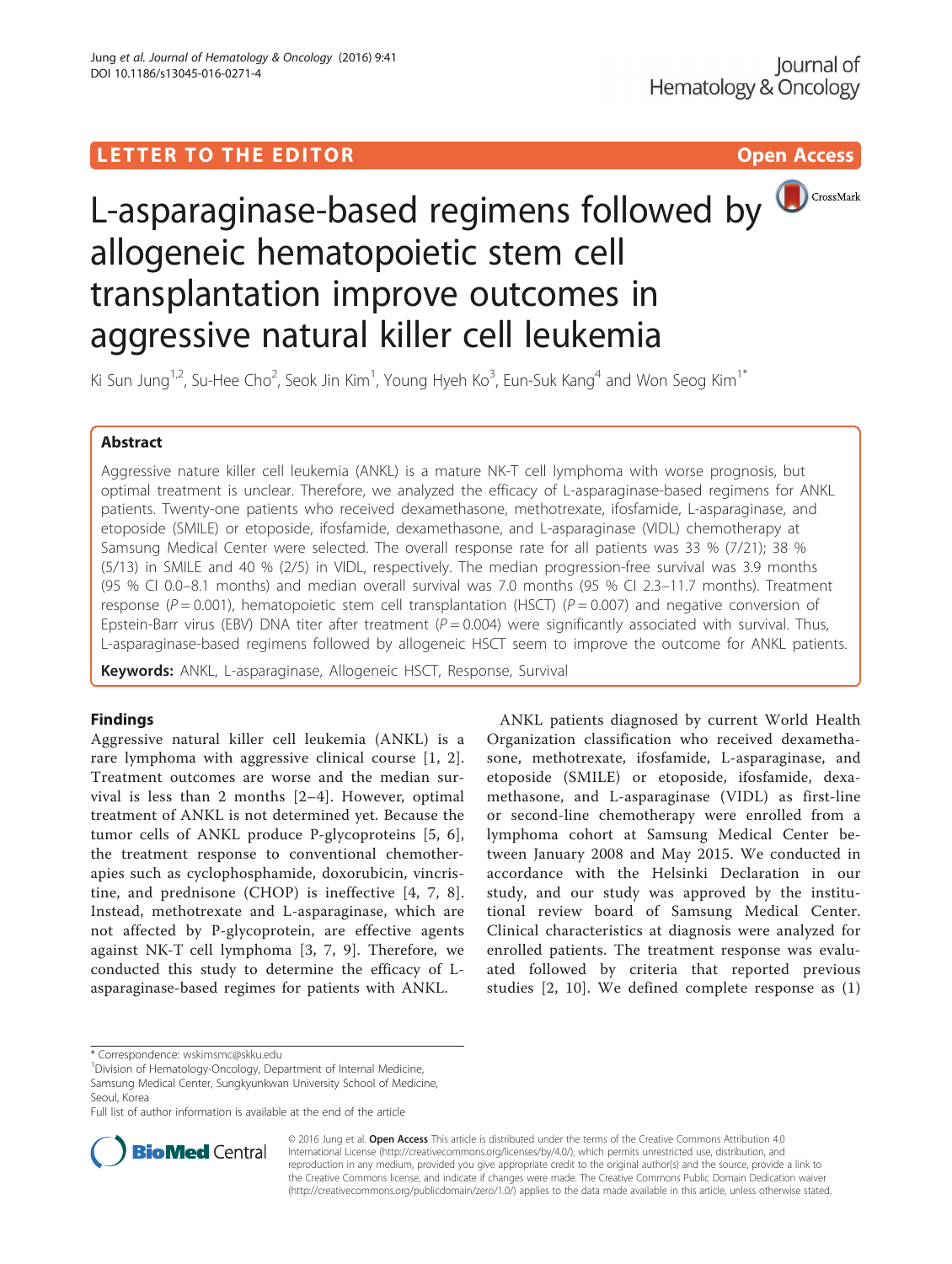improved laboratory findings (cytopenia and liver function tests) and symptoms (organomegaly and B symptoms), (2) no residual ANKL cells in bone marrow, and (3) no definite abnormalities in imaging including positron emission tomography or computed tomography. We defined partial response as improved laboratory findings, symptoms, and imaging but minimal residual ANKL cells in bone marrow. The Kaplan-Meier method was used for survival analysis, and the log-rank test was used to test differences in survival on univariate analysis.

A total of 21 patients were analyzed in this study. The characteristics for them are presented in Table 1. Thirteen patients (62 %) received SMILE as first-line chemotherapy. Of these patients, five patients showed response to SMILE, either complete response  $(n = 3, 23 \%)$  or partial response  $(n = 2, 15 \%)$ . Thus, overall response rate (ORR) to SMILE as initial treatment was 38 %. Of patients who responded to SMILE, the three complete responders underwent allogeneic hematopoietic stem cell transplantation (HSCT) and were alive. Of the two partial responders, one received mitoxantrone, etoposide and cytarabine induction chemotherapy and is alive without relapse. The other patient underwent autologous HSCT but died from relapse. Five patients (24 %) were given VIDL as initial treatment. Of these patients, two exhibited complete response to VIDL chemotherapy and received allogeneic HSCT. Thus, the ORR to VIDL was 40 %. Of three patients (14 %) treated with SMILE as second-line chemotherapy, one died from sepsis and the other patients showed disease progression despite receiving fulldose SMILE. Thus, the ORR for all patients was 33 % (7/21). Treatment outcomes and characteristics of patients who received HSCT are in Additional files [1](#page-2-0) and [2](#page-2-0).

The median progression-free survival (PFS) was 3.9 months (95 % CI 0.0–8.1 months, Fig. [1a](#page-2-0)) and median overall survival (OS) was 7.0 months (95 % CI 2.3–11.7 months, Fig. [1b](#page-2-0)). When univariate analysis for prognostic factors was performed, patients who received HSCT had a better OS  $(P = 0.007)$  and PFS  $(P = 0.042)$  than patients who did not undergo HSCT (Fig. [1c, d](#page-2-0)).

We also analyzed correlations between Epstein-Barr virus (EBV) DNA titers and survival (Additional file [3\)](#page-2-0). EBV DNA titer at diagnosis  $(P = 0.311)$  and baseline EBV negativity  $(P = 0.307)$  were not associated with OS. Negativity of EBV DNA titer after treatment was significantly associated with OS  $(P = 0.004)$ . But, no significant difference was seen in OS between the two subgroups according to change pattern of EBV DNA titer during treatment  $(P = 0.069)$ .

| Characteristics           | Number of patients | Percentage |
|---------------------------|--------------------|------------|
| Median age, years (range) | $50(16 - 75)$      |            |
| Sex                       |                    |            |
| Male                      | 14                 | 67         |
| Female                    | 7                  | 33         |
| PS                        |                    |            |
| $0 - 1$                   | 12                 | 57         |
| $2 - 4$                   | 9                  | 43         |
| Initial presentation      |                    |            |
| Fever                     | 20                 | 95         |
| General weakness          | 1                  | 5          |
| <b>DOE</b>                | 1                  | 5          |
| Lt. neck swelling         | 1                  | 5          |
| $B$ symptom $(+)$         | 20                 | 95         |
| Hepatomegaly              | 13                 | 62         |
| Splenomegaly              | 17                 | 81         |
| Pancytopenia              | 11                 | 52         |
| LFT abnormality           | 20                 | 95         |
| DIC                       | 9                  | 43         |
| AKI                       | $\overline{4}$     | 19         |
| LDH > normal              | 20                 | 95         |
| Stage IV                  | 21                 | 100        |
| IPI score                 |                    |            |
| Low                       | 1                  | 5          |
| Low intermediate          | 7                  | 33         |
| High intermediate         | 7                  | 33         |
| High                      | 6                  | 29         |
| Nodal involvement         | 7                  | 33         |
| Extranodal involvement    | 7                  | 33         |
| EBV ISH (+)               | 17                 | 81         |
| <b>HLH</b> feature        | 16                 | 76         |
| PET uptake at diagnosis   | 9                  | 43         |

PS performance status, DOE dyspnea on exertion, LFT liver function test, DIC disseminated intravascular coagulopathy, AKI acute kidney injury, LDH lactate dehydrogenase, IPI international prognosis index, EBV ISH Epstein-Barr virus in situ hybridization, HLH hemophagocytic lymphohistiocytosis

Clinical treatment response showed significant association with OS  $(P < 0.001)$ .

In conclusion, early diagnosis and the use of an Lasparaginase-based regimen at initial diagnosis had promising efficacy for patients with ANKL. Also, allogeneic HSCT for responders to an L-asparaginase-based regimen might improve treatment outcomes for patients with ANKL.

**Table 1** Baseline patient characteristics  $(N = 21)$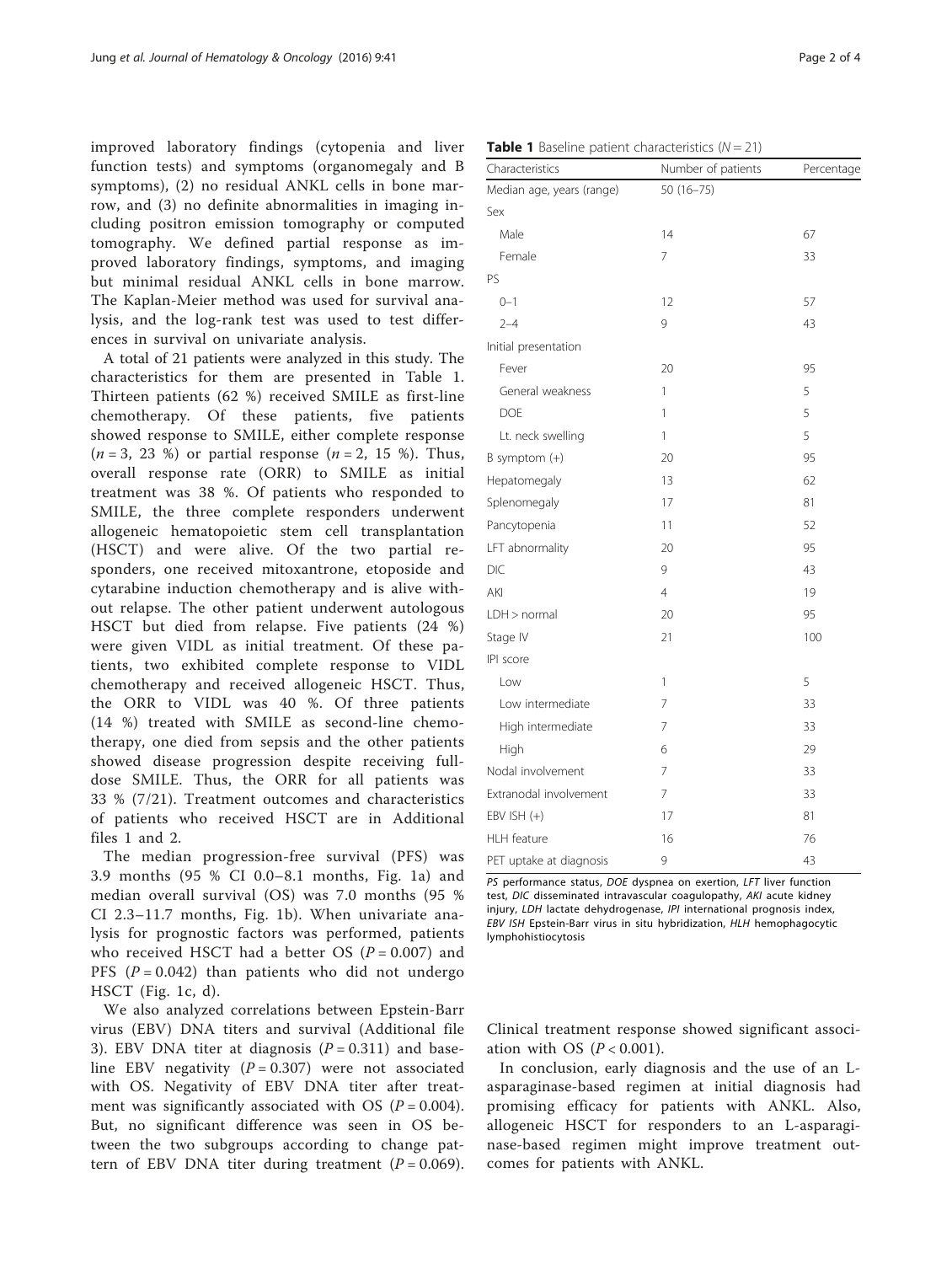<span id="page-2-0"></span>

## Additional files

[Additional file 1:](dx.doi.org/10.1186/s13045-016-0271-4) Summary of patient response and chemotherapy outcomes (A) SMILE as first-line chemotherapy. (A) Thirteen patients (62 %) received SMILE as first-line chemotherapy and 5 patients showed treatmentresponse. Thus, ORR was 38 %. (B) Five patients (24 %) underwent VIDL as first-line chemotherapy and 2 patients showed treatment response. Thus, ORR was 40 %. (C) Three patients (14 %) treated with SMILE as second-line chemotherapy but no responder showed. (DOCX 97 kb)

[Additional file 2:](dx.doi.org/10.1186/s13045-016-0271-4) Summary of patients who underwent HSCT after SMILE or VIDL chemotherapy. One patient underwent autologous HSCT and 7 patients received allogeneic HSCT. No engraftment failure or treatment-related mortality occurred. But, 2 patients died from disease relapse (Autologous; 1, Allogeneic; 1). (DOCX 17 kb)

[Additional file 3:](dx.doi.org/10.1186/s13045-016-0271-4) Survival according to EBV DNA titer and treatment response (A) Survival according to baseline EBV DNA. (A) Baseline EBV negativity did not affect OS ( $p = 0.307$ ). (B) Negativity EBV DNA after